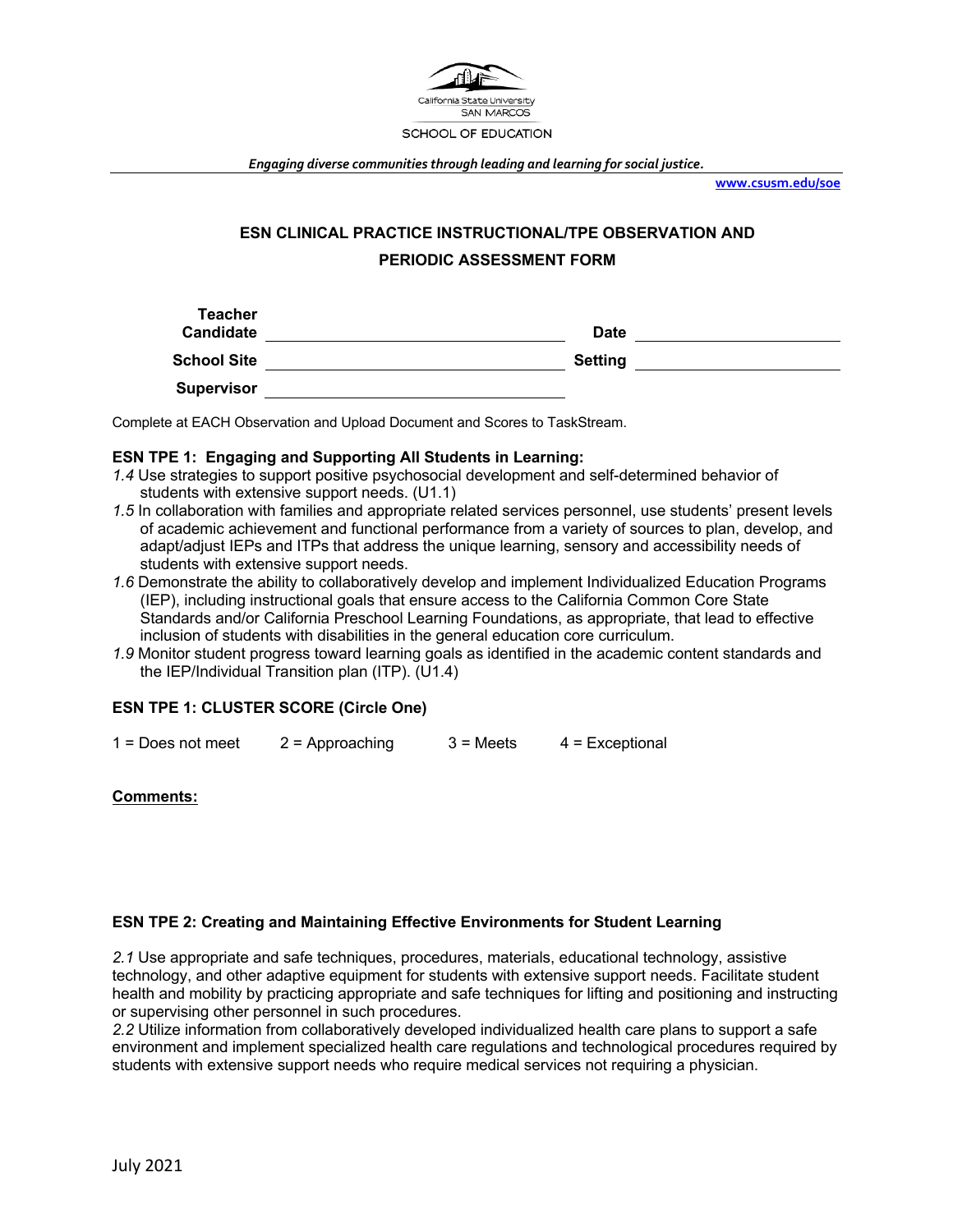*2.3* Demonstrate the skills necessary to develop communication-rich environments that support communication and social engagement within the context of age-appropriate, functional and meaningful activities as related to students with extensive support needs including those who are deafblind.

*2.4* Collaborate with families and appropriate related services personnel to support access to optimal learning experiences for students with extensive support needs in a wide variety of general education and specialized instructional settings, including but not limited to the home, natural environments, educational settings in hospitals and treatment centers, and classroom and/or itinerant instructional delivery and/or consultation in public/nonpublic school programs.

*2.5* Develop accommodations and/or modifications specific to students with disabilities to allow access to learning environments, which may include incorporating instructional and assistive technology, and AAC procedures to optimize the learning opportunities and outcomes for all students and move them toward effective inclusion in general education settings. (U2.2)

*2.6* Demonstrate the ability to support the movement, mobility, sensory and/or specialized health care needs required for students to participate fully in classrooms, schools and the community. As appropriate, organize a safe environment for all students that include barrier free space for independent mobility, adequate storage and operation of medical equipment and other mobility and sensory accommodations. (U2.3)

2.8 Demonstrate knowledge of the communicative intent of students' behavior as well as the ability to help students develop positive communication skills and systems to replace negative behavior. (U2.1/ 2.6)

*2.9* Demonstrate the ability to identify if a student's behavior is a manifestation of his or her disability and, and if so, to develop positive behavior intervention plans inclusive of the types of interventions and multitiered systems of supports that may be needed to address these behavior issues. (U2.6)

*2.10* Understand and access in a collaborative manner with other agency professionals the variety of interventions, related services and additional supports, including site-based and community resources and agencies, to provide integrated support for students with behavior, social, emotional, trauma, and/or mental health needs. (U2.4)

*2.11* Apply and collaboratively implement supports needed to establish and maintain student success in the least restrictive environment, according to students' unique needs.

*2.12* Demonstrate the skills required to ensure that interventions and/or instructional environments are appropriate to the student's chronological age, developmental levels, and disability-specific needs, including community-based instructional environments. (U2.5)

*2.13* Implement systems to assess, plan, and provide academic and social skills instruction to support positive behavior in all students, including students who present complex social communication, behavioral and emotional needs. (U2.6)

# **ESN TPE 2: CLUSTER SCORE (Circle One)**

 $1 =$  Does not meet  $2 =$  Approaching  $3 =$  Meets  $4 =$  Exceptional

# **Comments:**

# **ESN TPE 3: Understanding and Organizing Subject Matter For Student Learning**

*3.1* Demonstrate a depth of knowledge and skills, including the use of assistive technology, in the teaching of strategies for early literacy skills, reading, writing, math, and science, that ultimately enable students with extensive support needs to access the academic core curriculum. (U1.6) *3.2* Identify and utilize curricula and evidence-based instructional strategies that meet the diverse learning characteristics of students with extensive support needs across an array of environments and activities. *3.3* Effectively adapt, modify, accommodate and/or differentiate the instruction of students with identified disabilities in order to facilitate access to the Least Restrictive Environment (LRE). (U3.5)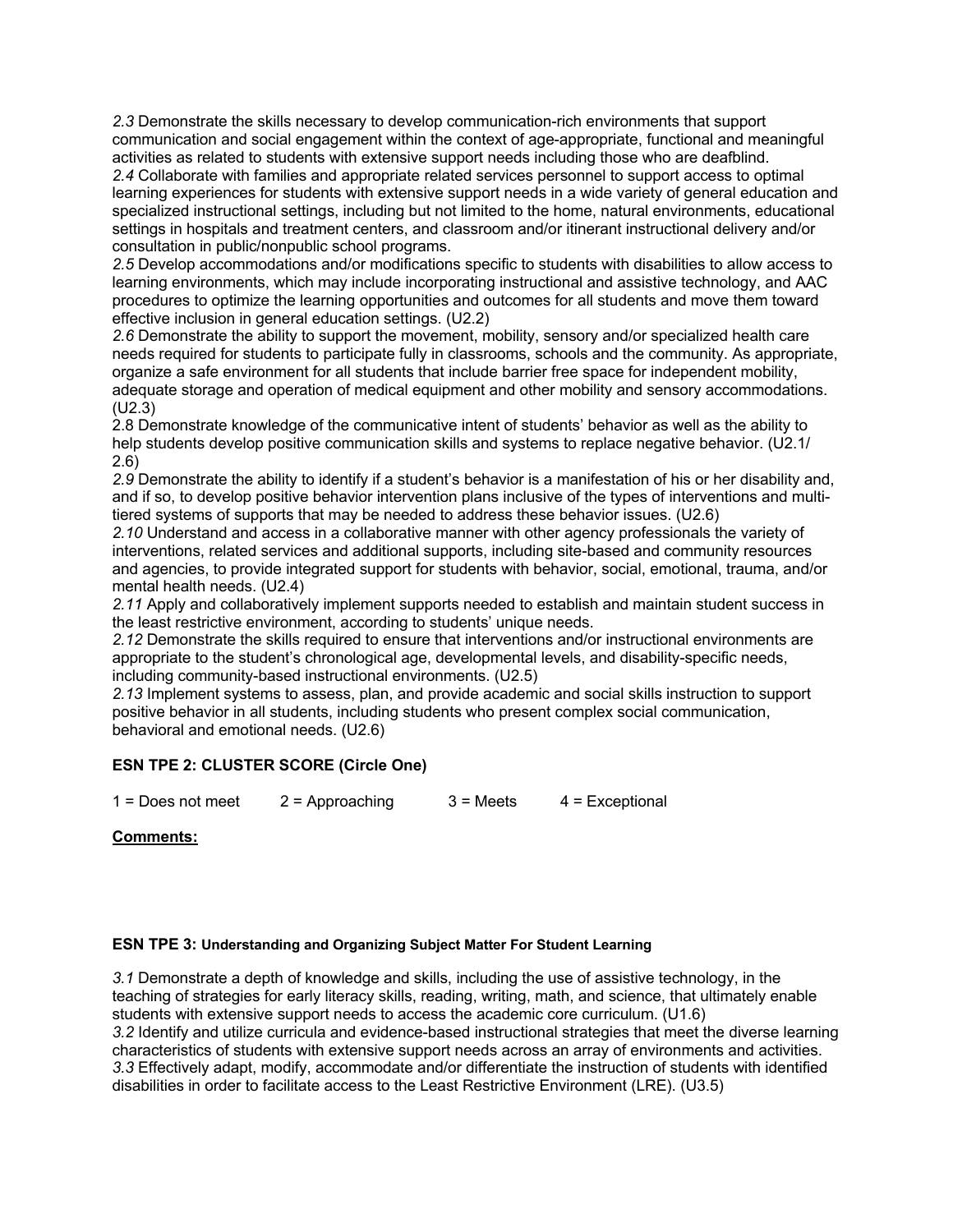## **ESN TPE 3: CLUSTER SCORE (Circle One)**

 $1 =$  Does not meet  $2 =$  Approaching  $3 =$  Meets  $4 =$  Exceptional

#### **Comments:**

### **ESN TPE 4: Planning Instruction and Designing Learning Experiences for all Students**

*4.1* Identify and utilize behaviorally based teaching strategies in the design and implementation of instruction to effectively serve students with extensive support needs with the understanding that behaviors are communicative and serve a function.

*4.4* Demonstrate the ability to use evidenced-based high leverage practices with a range of student needs, and determine a variety of pedagogical approaches to instruction, including scope and sequence, and unit and lesson plans, in order to provide students with disabilities equitable access to the content and experiences aligned with the state-adopted core curriculum. (U4.3)

*4.5* Demonstrate the ability to create short and long-term goals that are responsive to the unique needs of the student that meet the grade level requirements of the core curriculum, and systematically adjusted as needed to promote academic achievement within inclusive environments. (U4.1)

*4.7* Coordinate, collaborate, co-teach and communicate effectively with other service providers, including paraprofessionals, general education teachers, parents, students, and community agencies for instructional planning and successful student transitions. (U4.6)

## **ESN TPE 4: CLUSTER SCORE (Circle One)**

 $1 =$  Does not meet  $2 =$  Approaching  $3 =$  Meets  $4 =$  Exceptional

**Comments:**

### **ESN TPE 5: Assessing Student Learning**

*5.1* Utilize person-centered/family centered planning processes, self-determination, strengths-based, functional/ecological, and observational assessment data from multiple sources to develop effective evidence-based instructional supports and strategies for students with extensive support needs. *5.2* Apply knowledge of the purposes, characteristics, and appropriate uses of different types of assessments used to determine special education eligibility, progress monitoring, placement in LRE, and services. Candidates also apply knowledge of when and how to use assessment sources that integrate alternative statewide assessments, formative assessments, and formal/informal assessment results as appropriate, based on students' needs. (U5.1/5.2)

*5.3* Each candidate utilizes assessment data to: 1) identify effective intervention and support techniques, 2) develop needed augmentative and alternative systems, 3) implement instruction of communication and social skills, 4) create and facilitate opportunities for interaction; 5) develop communication methods to demonstrate student academic knowledge; and 6) address the unique learning, sensory and access needs of students with physical/orthopedic disabilities, other health impairments, and multiple disabilities. *5.4* Demonstrate knowledge of special education law, including the administration and documentation of assessments and how to hold IEP meetings according to the guidelines established by law. *5.5* Demonstrate knowledge of requirements for appropriate assessment and identification of students

whose cultural, ethnic, gender, or linguistic differences may be misunderstood or misidentified as manifestations of a disability. (U5.6)

*5.7* Know how to appropriately administer assessments according to the established protocols for each assessment. Candidates also understand how to implement appropriate accommodations on